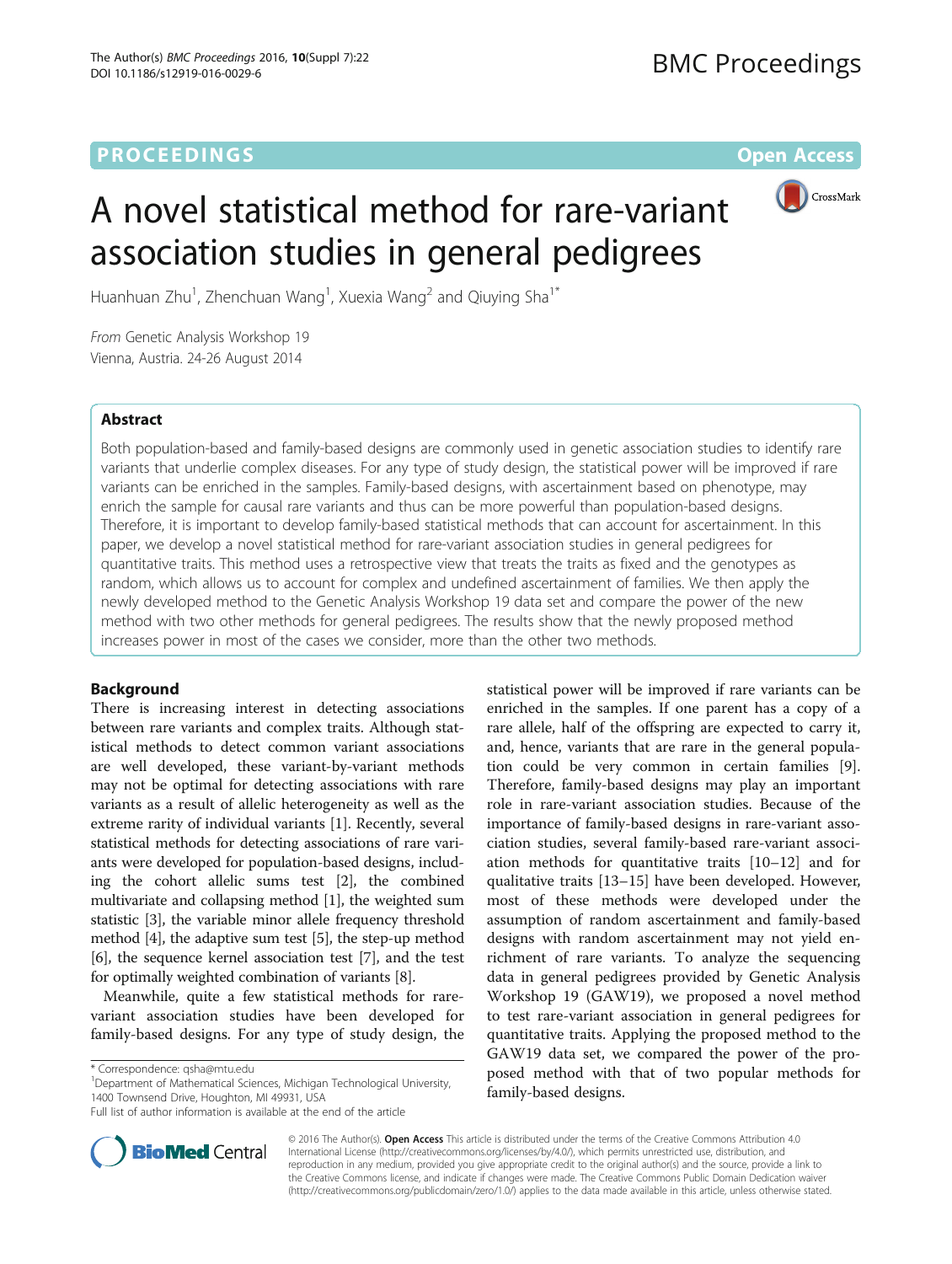## <span id="page-1-0"></span>Methods

Consider a sample of  $n$  pedigrees with  $n_i$  members in the  $i^{th}$  pedigree and a genomic region with  $M$  variants. Let  $y_{ij}$  and  $g_{ij} = (g_{ij1}, ..., g_{ijM})^T$  denote the trait value and genotypes of the  $M$  variants in the genomic region for the  $j^{th}$  individual in the  $i^{th}$  pedigree. Let  $x_{ij} = \sum_{m=1}^{M} w_{m}g_{ijm}$ denote the weighted combination of genotypes at the M variants, where  $w = (w_1, ..., w_M)^T$  is a weight function.

For given genotypes, we assume that  $y_{ij} \sim N(a + x_{ij}\beta, \sigma^2)$ . Using the notation  $g_i = \left(g_{i1}, ..., g_{in_i}\right)^T$ , the retrospective likelihood is given by

$$
RL = \prod_{i=1}^{n} \Pr(g_i|y_{i1},...,y_{in_i})
$$
  
= 
$$
\prod_{i=1}^{n} \frac{\Pr(y_{i1},...,y_{in_i}|g_i) \Pr(g_i)}{\sum_{g_i^*} \Pr(y_{i1},...,y_{in_i}|g_i^*) \Pr(g_i^*)}
$$
  
= 
$$
\prod_{i=1}^{n} \frac{\exp(-\sum_{j=1}^{n_i} (y_{ij} - a - x_{ij}\beta) 2/2\sigma^2) \Pr(g_i)}{\sum_{g_i^*} \exp(-\sum_{j=1}^{n_i} (y_{ij} - a - x_{ij}^*\beta)^2/2\sigma^2) \Pr(g_i^*)},
$$

where  $\sum_{g_i^*}$  represents the summation of all possible genotypes. Based on RL, the score test statistic for testing the null hypothesis  $H_0$ :  $\beta$  = 0 is given by

$$
T_{score} = U^2/V
$$
 (1)

where  $U = \sum_{i=1}^{n} \sum_{j=1}^{n_i}$  $\int_{i=1}^{n_i} (x_{ij} - \overline{x}) \left( y_{ij} - \overline{y} \right)$  ,  $V = w^T \Sigma w \Sigma_{i=1}^n$  $\mathbf{1}\mathbf{y}_i^T \mathbf{\Phi}_{{\bm{\mathcal{Y}}}^{i}, \quad \bm{\mathcal{Y}}^{i}} = \left(\mathbf{y}_{i1},...,\mathbf{y}_{in_i}\right)^T, \ \ \overline{\mathbf{y}}{=}\frac{1}{\sum_{i=1}^n \ n_i} {\sum_{i=1}^n \ \sum_{i=1}^n \ \sum_{i=1}^n \ n_i}$  $\varphi_i$  is twice the kinship coefficient of the  $i^{th}$  pedigree, and  $j=1$  $\sum_{i=1}^{n_i} y_{ij}$ ,  $\Sigma = \text{cov}(g_{11}, g_{11})$  is the covariance matrix of the multiple variant genotype of one individual.  $\Sigma$  can be estimated by  $\hat{\Sigma} = \frac{1}{\sum_{n=1}^{M}}$  $\dot{i}=1$ ni  $\sum$  $\frac{i=1}{1}$  $n \sum$  $j=1$  $\binom{n_i}{i=1}$   $\left(g_{ij} - \overline{g}\right)$  $(g_{ij}-\overline{g})^T$ , where  $\overline{g} = \frac{1}{\sum_{i=1}^{M}}$  $\frac{1}{n}$   $\sum_{i=1}^{n}$   $\sum$  $\frac{i-1}{1}$  $n \sum$  $j=1$  $\sum_{i=1}^{n_i} g_{ij}$ . It is worth pointing out that  $T_{score}$  is equivalent to the

quantitative version of the retrospective likelihood score statistic proposed by Schaid et al [[16](#page-3-0)].

Because rare variants are essentially independent, following Pan [[17](#page-3-0)] and Sha et al [\[8](#page-3-0)], we replace  $\Sigma$  by  $\hat{\Sigma}_0 = diag(\hat{\Sigma})$ . Then, the score test statistic  $T_{score}$  becomes

$$
T_0(w) = w^T u u^T w / \left(w^T \hat{\Sigma}_0 w \sum_{i=1}^n y_i^T \Phi_i y_i\right),
$$

where  $u = \sum_{i=1}^{n}$  $n \sum$  $j=1$  $\int_{i=1}^{n_i} \left( g_{i\bar{j}}-\overline{g} \right) \left( y_{i\bar{j}}-\overline{y} \right)$ . As a function of *w*,  $T_0(w)$  reaches its maximum when  $w = \hat{\Sigma}_0^{-1}u$  and the maximum value of  $T_0(w)$  is  $u^T \hat{\Sigma}_0^{-1} u / \sum_{i}^n y_i^T \Phi_i y_i$ . We  $\frac{i=1}{1}$ 

define the statistic of optimally weighted score test (OW-score) as

$$
T_{OW-score} = u^T \hat{\Sigma}_0^{-1} u / \sum_{i=1}^n y_i^T \Phi_i y_i = \sum_{m=1}^M (u_m^2 / \sigma_{mm}) / \left( \sum_{i=1}^n y_i^T \Phi_i y_i \right),
$$

where  $\sigma_{mm}$  is the (m, m)<sup>th</sup> element of  $\hat{\Sigma}_0$  and  $u_m$  is the  $m^{th}$ element of u. Under the null hypothesis,  $T_{OW-score}$  is asymptotically distributed as a mixture of independent  $\chi^2$ statistics [[18, 19](#page-3-0)]. Alternatively, the distribution of  $T_{OW}$ score can be approximated by a Satterwaite approximation for the distribution of quadratic forms [\[7](#page-3-0), [20, 21](#page-3-0)] or a scaled  $\chi^2$  distribution [[16](#page-3-0)]. We propose to approximate the distribution of  $T_{OW-score}$  by a scaled  $\chi^2$  distribution with the scale  $\delta$  and degrees of freedom  $d$  estimated by the expectation and variance of  $T_{OW-score}$ . Note that  $u \sim$  $N(0, \Sigma_{i=1}^n y_i^T \Phi_{i} y_i)$ . We have  $\hat{\mu}_T = \hat{E}(T_{OW-score}) = trace$  $(\hat{\Sigma}\hat{\Sigma}_0^{-1})$  and  $\hat{\sigma}_T^2 = \text{var}(T_{OW-score}) = 2 \text{trace}(\hat{\Sigma}\hat{\Sigma}_0^{-1}\hat{\Sigma}\hat{\Sigma}_0^{-1})$ . Then, the scale  $\delta$  is estimated as  $\hat{\delta} = \hat{\sigma}_T^2/(2\hat{\mu}_T)$  and the degree of freedom $d$  is estimated as  $\hat{d} = 2\hat{\mu}_T^2/\hat{\sigma}_T^2$ 

We compare the performance of our OW-score with (a) WS-score, the score test given by equation (1) with weight given by Madsen and Browning [[3\]](#page-3-0) and (b) famS-KAT, family-based sequence kernel association test given by Chen et al [\[11](#page-3-0)].

### Results

We applied our proposed method as well as the WSscore test and famSKAT to the simulated data from GAW19. All tests were conducted on 849 individuals, from 20 pedigrees, that had no missing genotypes or phenotypes. Sex, age, blood pressure medication status, and smoking status were considered as covariates in this study. We were aware of the underlying simulation model.

There are two related phenotypes, systolic blood pressure (SBP) and diastolic blood pressure (DBP), at three time points. We considered the average of DBP at three time points as the phenotype of interest in our analysis. We compared the power of the three tests (OW-score, WS-score, and famSKAT) to detect association between each of the top 14 genes that influence the phenotype of interest. We used the variants between the first functional single nucleotide polymorphism (SNP) and the last functional SNP in each gene in our analysis. We did not consider CABP2 because the power of the three tests are essentially the same due to only one variant in this gene. To adjust the effects of the covariates on the phenotype of interest, we first applied a linear model by regressing the phenotype of interest on the covariates: sex, the average of age, the average of blood pressure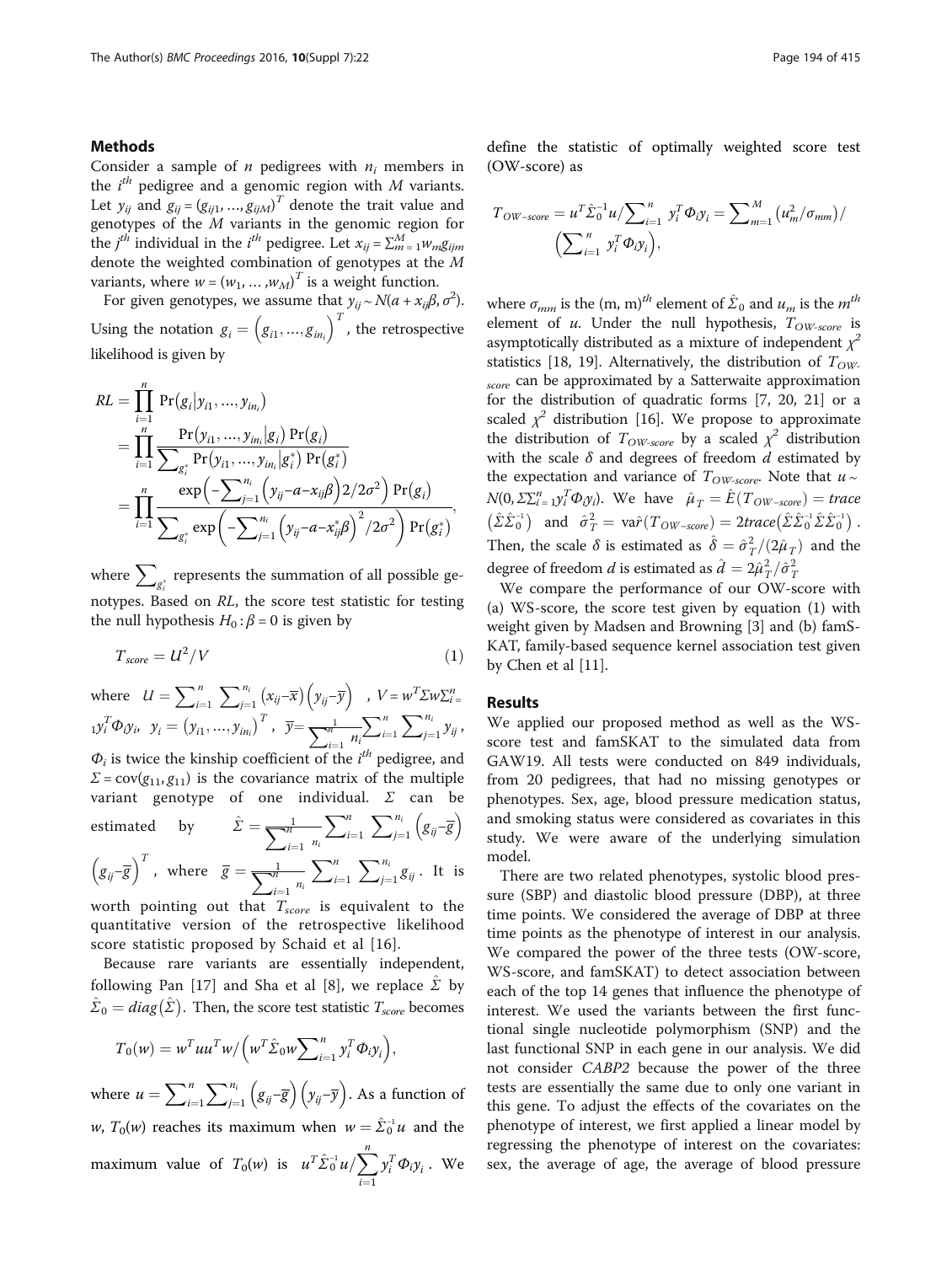medication status, and the average of smoking status. The power comparisons based on the 200 replicated data sets are given in Table 1. Significance level is assessed at 5 %. This table shows that the OW-score test identified three genes with power greater than 40 %, famSKAT identified 1 gene with power greater than 40 %, and the WS-score test could not identify any genes with power greater than 40 %. OW-score and famSKAT have different power mainly because they use different weights. Let  $w_m$  and  $W_m$  denote the weights, rescaled to the interval (0, 1), of the OW-score test and famSKAT for the  $m^{th}$  variant. Then,  $w_m > W_m$  when minor allele frequency (MAF) is less than 0.01;  $w_m \leq W_m$  when MAF is in the interval (0.01, 0.05);  $w_m > W_m$  when MAF is greater than 0.05. The OW-score test has much higher power than famSKAT for RAI1 and REPIN1 because none of the MAFs of the causal variants in RAI1 and REPIN1 are in the interval (0.01, 0.05).

We also evaluated the type I error rate of the proposed OW-score test. To evaluate the type I error, we used 1000 blocks (100 variants in each block) from chromosome 5 that are far from causal variants. In each block, we applied the OW-score test to each of the 200 replicates to test association between genotypes and the phenotype of interest. We obtained  $1$   $p$  value for each replicate and each block. The type I errors of the proposed test were 0.04887, 0.00921, and 0.00131 at significance levels of 0.05, 0.01, and 0.001, respectively. We also considered the average of SBP at three time points as the phenotype of interest, which yielded similar results.

Table 1 Power comparisons of the 3 tests using the average of DBP at 3 time points as phenotypes (significance level is assessed at 5 %)

| Genes          | $T_{OW-score}$ | $T_{WS\text{-}score}$ | FamSKAT |
|----------------|----------------|-----------------------|---------|
| <b>CGN</b>     | 0.135          | 0                     | 0.035   |
| FLT3           | 0.005          | 0                     | 0.08    |
| <b>LEPR</b>    | 0.05           | 0.015                 | 0.065   |
| MAP4           | 0.175          | 0.185                 | 0.425   |
| <b>MTRR</b>    | 0.465          | 0.005                 | 0.06    |
| NRF1           | 0              | 0.005                 | 0.035   |
| PTTG1IP        | 0.02           | 0.145                 | 0.06    |
| RAI1           | 0.845          | 0.005                 | 0.155   |
| <b>REPIN1</b>  | 0.915          | 0.05                  | 0.085   |
| <b>SLC35E2</b> | 0.005          | $\Omega$              | 0.05    |
| <b>TNN</b>     | 0              | 0                     | 0.035   |
| ZFP37          | 0              | 0.005                 | 0.005   |
| <b>ZNF443</b>  | 0.01           | 0.015                 | 0.195   |
| <b>ZNF544</b>  | 0.005          | 0.015                 | 0.06    |

Notes: the powers greater than 40 % are in bold

## **Discussion**

Next-generation sequencing technologies make directly testing rare variant association possible. However, the development of powerful statistical methods for rarevariant association studies is still underway. In this article, we proposed a novel statistical method for rare-variant association studies based on general pedigrees for quantitative traits. The application to the GAW19 data set showed that the proposed method has correct type I error rate and is more powerful than the other two methods against which our method was compared.

We described our method for quantitative traits. For qualitative traits, we can derive a score test similar to that given by equation [\(1](#page-1-0)). However, the performance of the proposed method for qualitative traits requires further investigation. Like many statistical methods for rare variant association studies, the proposed method can consider phenotype measurement at only one time point. Statistical methods based on sequence data have been developed for unrelated individuals that have phenotype measurements at multiple time points [[22](#page-3-0)]. From a statistical standpoint, modeling using longitudinal phenotypes is more informative than that using phenotypes at a single time point and thus can increase the power of an association test [[22, 23\]](#page-3-0). Our future work includes extension of the proposed method to longitudinal phenotypes.

## Conclusions

In this article, we developed a novel statistical method for rare variant association studies in general pedigrees (randomly ascertained pedigrees or ascertained pedigrees). Application to the GAW19 data set showed that the newly proposed method is more powerful than the other two methods in most of the cases. Our new method uses a retrospective view, which allows us to account for complex and undefined ascertainment of families. The GAW19 data is based on randomly ascertained pedigrees. Results of applying our method to GAW19 data showed that the proposed method has correct type I error based on random ascertainment. When random ascertainment is violated and ascertainment is based on trait values, the proposed method is expected to have correct type I error. If pedigrees are ascertained because of extreme trait values, the proposed method is expected to have higher power than methods based on randomly ascertained pedigrees.

#### Acknowledgements

The GAW19 whole genome sequence data were provided by the T2D-GENES (Type 2 Diabetes Genetic Exploration by Next-generation sequencing in Ethnic Samples) Consortium, which is supported by National Institutes of Health (NIH) grants U01 DK085524, U01 DK085584, U01 DK085501, U01 DK085526, and U01 DK085545. The other genetic and phenotypic data for GAW19 were provided by the San Antonio Family Heart Study and San Antonio Family Diabetes/ Gallbladder Study, which are supported by NIH grants P01 HL045222, R01 DK047482, and R01 DK053889. The GAW is supported by NIH grant R01 GM031575.